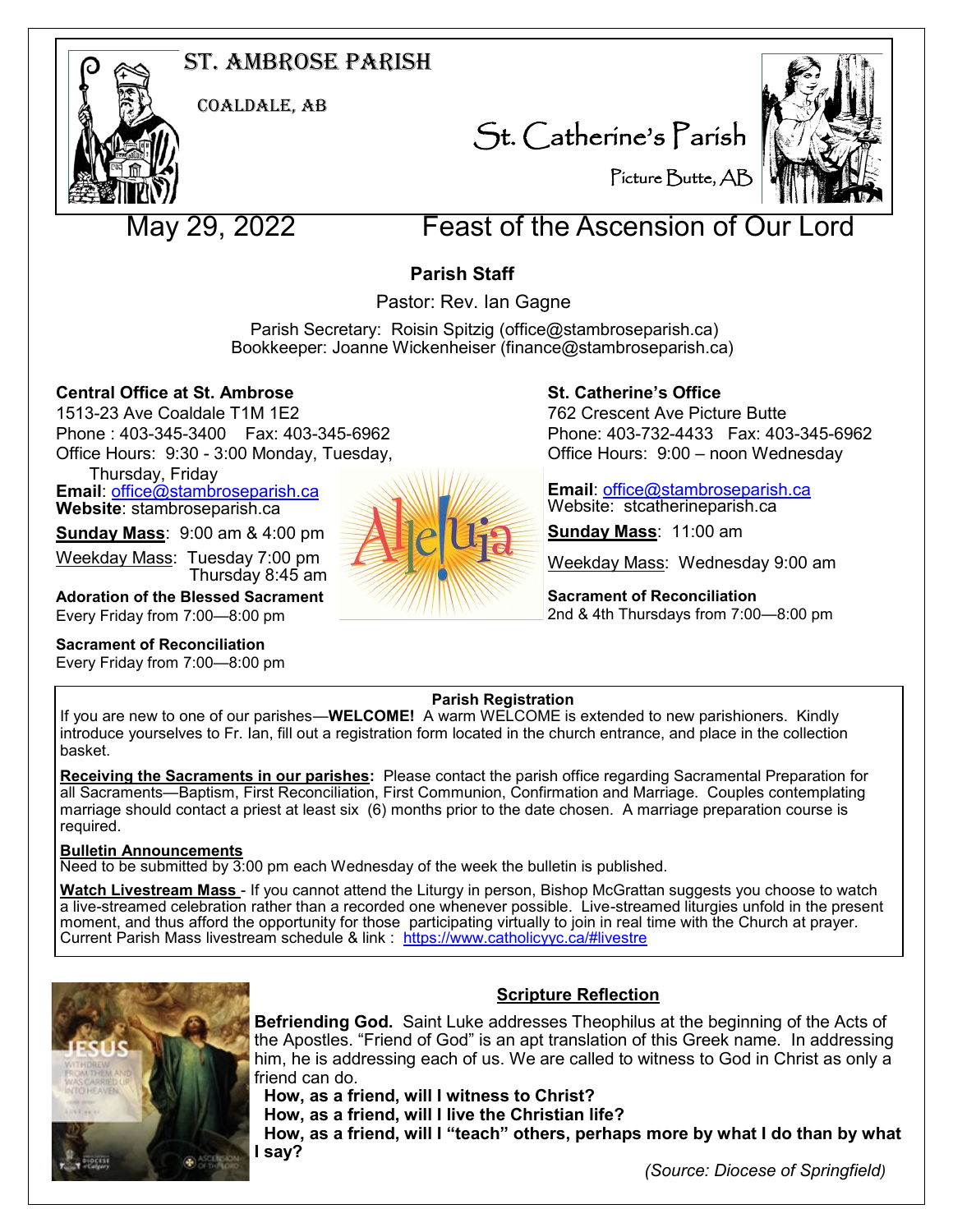| INIASS IN LENTIUNS: |                   |                      |             |  |  |  |  |
|---------------------|-------------------|----------------------|-------------|--|--|--|--|
| <b>SA</b> intention | Tuesday, May 31   | Diann Knight Int.    | SA 7:00 pm  |  |  |  |  |
| SC intention        | Wednesday, June 1 | Renko Zeinstra RIP   | SC 9:00 am  |  |  |  |  |
| <b>SA</b> intention | Thursday, June 2  | Martin Hudecek RIP   | SA 8:45 am  |  |  |  |  |
| <b>SA</b> intention | Sunday,           | For the parishioners | SA 9:00 am  |  |  |  |  |
| SC intention        | Sunday,           | For the parishioners | SC 11:00 am |  |  |  |  |
| <b>SA</b> intention | Sunday,           | For the parishioners | SA 4:00 pm  |  |  |  |  |
|                     |                   |                      |             |  |  |  |  |

**Please pray for the sick of our parishes** – Maria Panic,

 Diann Knight, Ed Verhoeven, Deirdre Doyle, Tony Campmans, Ineke Broers, Dave & Rita Gensorek, Kathy Majeau, Marlene Stroeve, Walter Coles, Gracie Jeppson, Justin Dyck, Gaby Broers, Pat Theroux, John Vogel, Fausto Roma Vela, Julius Urban, Joanne Kubic, Marianne Hirose, Gordon Briggs,

#### **And our beloved deceased.**

**Massey International Property** 

**(**Notices for Prayers for the Sick can only be accepted when made by the ill person or their family.)

**Please continue to pray for all those who are ill with Covid 19, for all who have died and for their families.**

> $\bullet$  $\bullet$  $\bullet$  $\bullet$

**Donations for Sundays May 22 & 29, 2022 will be reported next week.**

**Donations for the Holy Land** can be made year-round at <https://www.catholicyyc.ca/goodfridaycollection.html>



**Our TIA campaign for 2022 has started! The TIA goals**  for our parishes are posted above. Your generosity in donating will help us reach our goals so that the Diocese, on our behalf, can continue to help those in need!

**\*\*Ukraine Emergency Relief – The parishes ARE NOT accepting these donations.** There are 2 options below for donating to the Ukraine Emergency Relief: **1. Development & Peace Donations made through the following… Online:** [https://www2.devp.org/en/civicrm/](https://www2.devp.org/en/civicrm/contribute/transact?reset=1&id=3&gl=24360) [contribute/transact?reset=1&id=3&gl=24360](https://www2.devp.org/en/civicrm/contribute/transact?reset=1&id=3&gl=24360) **Phone:** 1 888 664-3387 **Mail:** (mark cheque *Emergency Ukraine)* Development & Peace, 1425 René-Lévesque Blvd West, 3rd Floor, Montréal, Québec Canada, H3G 1T7.

**2. Catholic Near East Welfare Association (CNEWA Canada)** The Ukrainian bishops of Canada are working together with their churches to join CNEWA's campaign.

**To donate**, go to [https://cnewa.org/ca/campaigns/](https://cnewa.org/ca/campaigns/ukraine/)

#### **Our Lady of the Cape**

Beginning May 1, the pilgrim statue of Our Lady of the Cape, Queen of Canada, Queen of the Holy Rosary will be traveling from Canada's Shrine of Notre Dame Du Cape, Trois-Rivières, Quebec across Canada to commemorate the 75th anniversary of the Consecration of Canada to the Immaculate Heart of Mary.

 To mark the second anniversary of the Dedication of the Shrine Church of Our Lady of the Rockies, the pilgrim statue tour will visit the Diocese of Calgary from **May 22 to June 2, 2022 in Calgary and Canmore.**

 The Diocese hopes to honour Our Blessed Mother by providing the faithful the opportunities to venerate Canada's National Madonna; to promote consecration to the Immaculate Heart of Mary; and to encourage enrolment in the Confraternity of the Most Holy Rosary.

 On **Monday, May 30 at 7 pm** at **The Shrine Church of Our Lady of the Rockies, Canmore, Bishop McGrattan** will lead the Eucharistic Celebration to mark the second anniversary of the Dedication of the Shrine Church of Our Lady of the Rockies. In this Mass the Bishop will also consecrate the Diocese of Calgary to the Immaculate Heart of Mary and bless forty-eight thousand Miraculous Medals for distribution to the faithful in the Diocese.

 If you would like more information on the tour of the statue of Our Lady of the Cape, please follow this link: <https://www.catholicyyc.ca/ourlady.html>

### **Papal Visit to Canada | July 24-29**



 As many of you already know, Pope Francis will make a pastoral visit to Canada from **July 24 to 29, 2022.** The Pope's visit will provide an opportunity for him to listen and dialogue with Indigenous Peoples, to express his heartfelt closeness and to address the impact of residential schools in Canada.

 The papal visit will also provide an opportunity for the shepherd of the world's 1.2 billion Catholics to connect with the Catholic community in Canada. Pope Francis will adopt three communities as a base for his Canadian visit: **Edmonton, Quebec City, and Iqaluit**.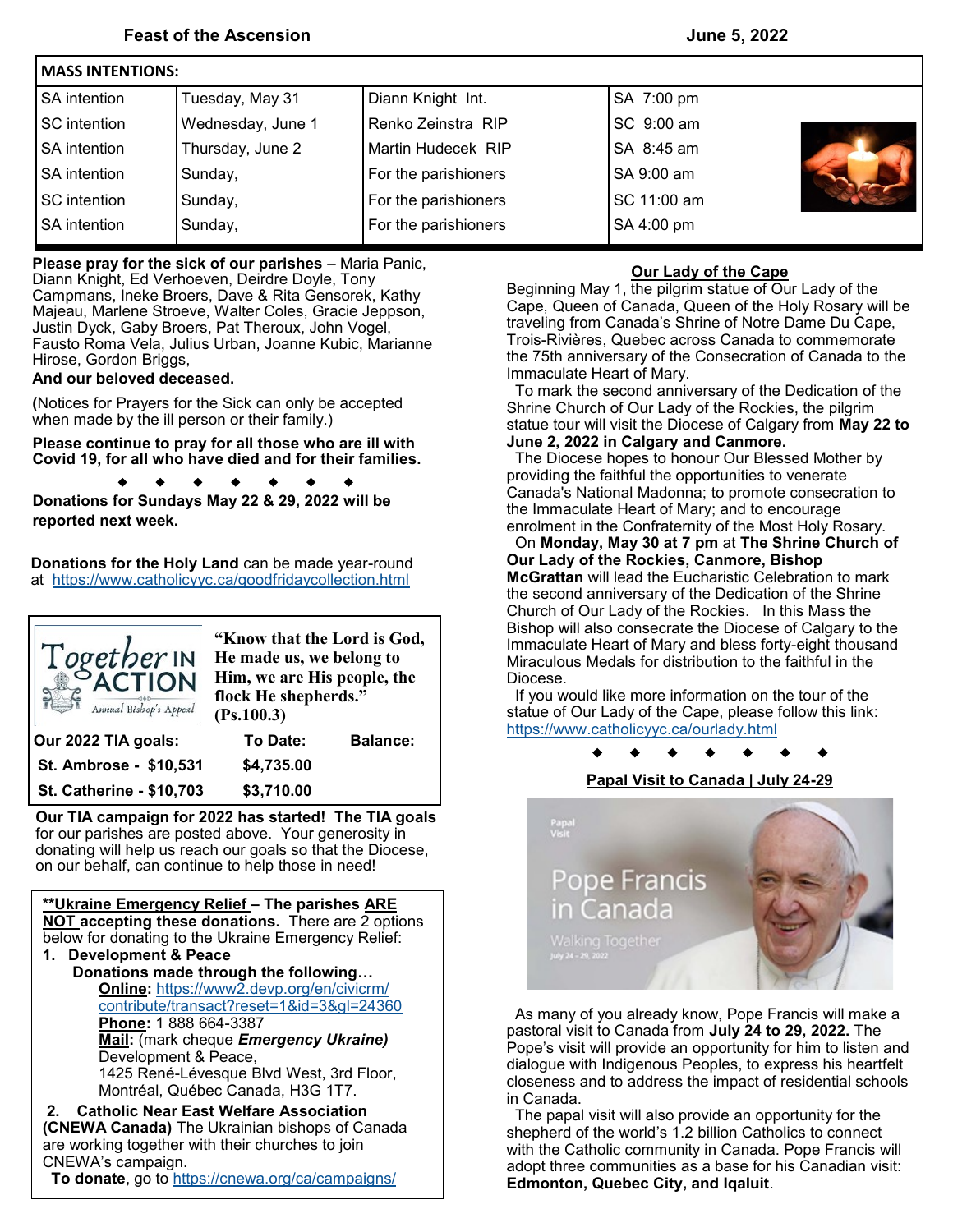**St. Ambrose Parish \*\*Adoration & Confessions Every Friday 7:00—8:00 pm**

**Rosary: Monday 10:00 am CWL Tuesday after Mass**

 **Pastoral Care Ministry–** If you wish to receive Holy Communion after the 9 am Mass on Sundays, please contact the team for that Sunday by the Saturday before. The teams ask that you please have another person present with you when they come to your home.

Sunday June 5 (phone by Saturday. June 4): Mary-Ann Vervoort 403-345-5457, Lauraine Sincennes 403-345-4184

 **SA CWL 73rd year-end banquet** Sunday, June 5th, 2022, 6 p.m., Franco's Restaurant. Cost \$30. Call Lydia at 403.345.7788 or e-mail [marialydia@telus.net](mailto:marialydia@telus.net) for more info. RSVP by Tuesday, May 31<sup>st.</sup>

 **First Sacrament inquiries** - If you have any questions regarding First Reconciliation, First Communion or Confirmation please phone Sylvia Zalik at 403-394-6234.

# **St. Catherine's Parish**

**\*\*Confessions: 2nd & 4th Thursdays from 7:00 to 8:00 PM**

### **ST. CATHERINE'S MINISTRY SCHEDULE**

| <b>DATE</b>       | <b>EUCHARISTIC</b><br><b>MINISTERS</b> | <b>COMM./LECTOR</b> | <b>ALTAR SERVERS</b> | <b>OFFERTORY</b><br><b>FAMILY</b> | <b>COFFEE</b><br><b>MINISTRY</b> |
|-------------------|----------------------------------------|---------------------|----------------------|-----------------------------------|----------------------------------|
| <b>JUNE 5/22</b>  | ∟ew                                    | Phil                | Not yet              | Not yet                           | Not yet                          |
| <b>JUNE 12/22</b> | Elaine                                 | Austen              | Not yet              | Not yet                           | Not yet                          |

**\*\*St. Catherine's Eucharistic Ministers** are being called back to serve at Mass. Please call the office if you would like to return, or begin, serving at Mass on Sundays. A schedule will be made up and posted.

**St. Catherine's CWL** invites everyone to participate in the **Food Bank Project**. This is an ongoing project until June 2022. Items can be dropped off at the collection box in the Church foyer. Thank you for your support.

**KEYS, KEYS!**  $-$  Do you have one or more keys for St. Catherine's church or hall? **WE ARE NOT ASKING FOR THEM BACK (unless you don't need them)!** If you have keys, please phone the office at 403-345-3400 so we can make sure our records are up to date! Your cooperation is much appreciated!

**First Sacrament inquiries** - Questions about First Reconciliation, First Communion or Confirmation? Please contact Susan Trechka 403-732-4685, cell: 403-315-3217.

# **COMMUNITY ITEMS**

#### **Pope's Prayer Intention for May 2022—For faith-filled**

**young people:** We pray for all young people, called to live life to the fullest; may they see in Mary's life the way to listen, the path of discernment, the courage that faith generates and the dedication to service.



**The Pope video for May 2022 can be found here: <https://thepopevideo.org/>**

**TARGET HUNGER volunteers needed! HUNGEK.** The annual Target Hunger campaign takes place June 8—11. There is a need for volunteers to deliver bags to houses in Coaldale on Wed. June 8 and to pick up bags and take them to the Food Bank on Sat. June 11. If you could help please go to the Coaldale Church of the Latter-day Saints (2216 21A Ave.) on June 8 between 7—8:30 pm to get a route and bags. Why not make this a family project? Your help will be much appreciated!



 **A pilgrim statue of Our Lady of Fatima** will be travelling to schools/parishes in Holy Spirit School Division to commemorate the 75th Anniversary of Canada's consecration to the Sacred Heart of Mary. It will be at St. Joseph's school May 20-26 and St. Catherine's School May 27-June 2.



**Badlands Passion Play (Drumheller) trip** St. Ambrose CWL



are arranging this trip for Sat. July  $9<sup>th</sup>$ ! This 3-hour play takes place entirely outdoors and is an amazing experience! Travel by bus (hopefully) and

bring your own bag lunch. Cost \$80 - \$100. Contact Lynne Schaaf by ASAP (June 14 at latest) if you are interested: [dschaaf@platinum.ca](mailto:dschaaf@platinum.ca) or 403-381-6619.

**Soup Kitchen Service**—The second Friday of each month is our parishes' time to serve the community at the Soup Kitchen. Remember that we are called to 'Feed the Poor'. If you can help please phone Bonnie at 403-345-4596.  **Our next ministry date will be: June 10, 2022**